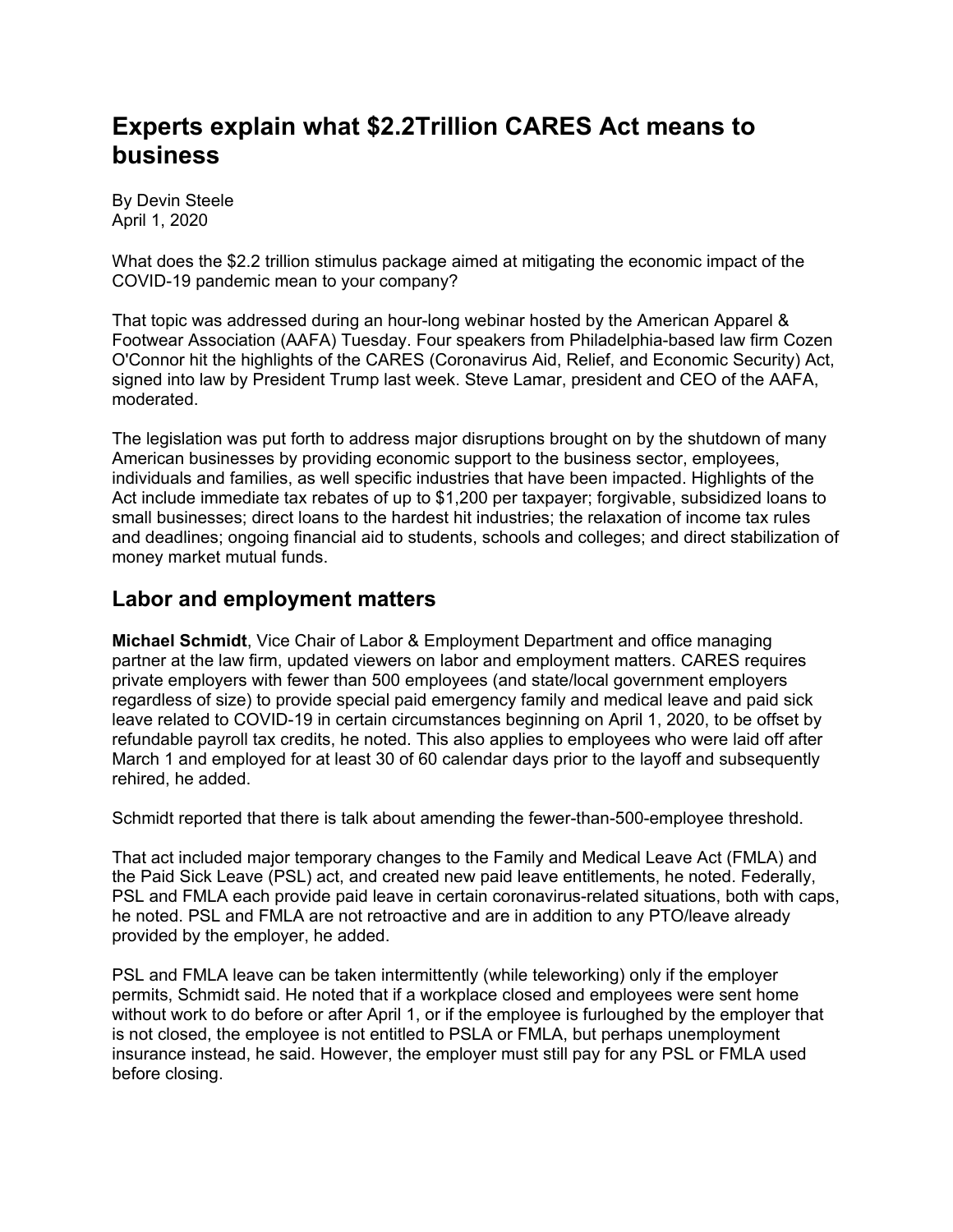Employers with fewer than 50 employees may claim an exemption from the emergency paid leave provisions of CARES, with the exemption applying specifically to leave taken for reasons of child care and school closures related to COVID-19, according to new U.S. Department of Labor (DOL) guidance, Schmidt said. He also mentioned new posting requirements of notices to employees.

Schmidt also went over unemployment benefits, pointing out that it is still a state-by-state question regarding eligibility, benefit amounts, etc. Under CARES, \$600 per week is added automatically to every recipient of benefits for up to four months, he said. Also, through December 31, 2020, it adds 13 weeks of unemployment insurance, from 26 to 39 weeks, he added.

In addition, Schmidt covered the federal WARN Act requiring employers provide at least 60 days' notice of a mass layoff or plant closing, adding that a covered employer is one that employs at least 100 people, excluding part-time employees. "And don't forget state mini-WARN Acts," he said. He also noted that an employer who furloughs or lays off fewer than 50 employees has no WARN effect.

# **Small business financing options**

**Steven Dickinson**, co-chair of International Practice at Cozen O'Connor, then presented insights into small business financing options for businesses in light of the COVID-19 crisis.

"When we talk about a small business, people generally think of 500 employees or less," he said. "But that number can be more than 500, so these points might be applicable to your business."

The U.S. Small Business Administration (SBA) has a variety of loan programs for eligible small business, he noted, and the CARES Act appropriated an additional \$349 billion for 7(a) loans, including working capital, SBA Express and Paycheck Protection. In early March, Congress appropriated funding for an additional \$7 billion of disaster loans, he added.

Dickinson reported that CARES provides six months of payments on existing SBA loans, beginning at the next loan payment date, and that some states have loan and/or financial assistance programs for businesses affected by the pandemic.

He then highlighted various types of SBA loans available, including a 7(a) Working Capital Loan, an Express Loan and an Economic Injury Disaster Loan (EIDL), and explained the difference in each.

In particular, a 7(a) Working Capital Loan can go up to \$5 million and be used for general working capital, he noted.

"The approval authority has been delegated to participating lenders, so there are hundreds if not thousands of commercial banks that have the authority to originate those loans," Dickinson said. "This is a very viable source of capital for small businesses."

Meanwhile, an Express Loan can go up to \$1 million during 2020 (increased from \$350,000 by the CARES Act) and also can be used for general working capital. These loans are designed to offer an expedited turnaround time, perhaps in as little as three days, he noted.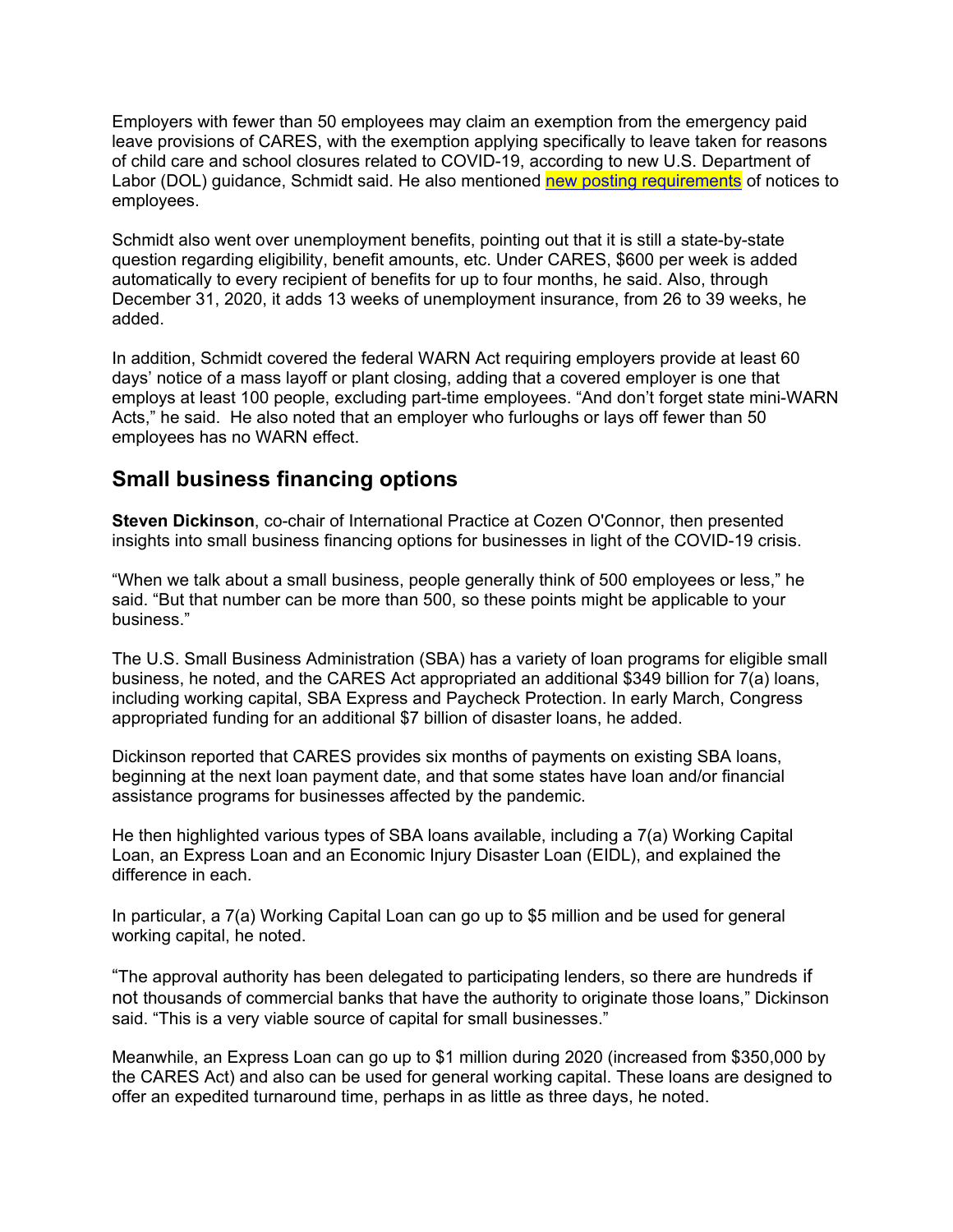Economic Injury Disaster Loans normally come into play if there is a natural disaster, but the entire country has been declared a disaster zone during the COVID-19 crisis, he said. With EIDLs, businesses are able to receive up to \$2 million that can be used as general working capital, he explained. CARES provides for self-certification of eligibility and approval based only on credit score, without submitting tax returns, and it eliminates personal guarantees for loans under \$200,000, he explained. In addition, the EIDL advance of \$10,000 authorized under CARES Act is forgiven if the loan is not approved, he noted.

Dickinson also delved into SBA Paycheck Protection Loans, which offer 2.5 times the average monthly payroll costs for the year before the loan, up to \$10 million which may be forgivable in whole or in part. This is a fully loaded payroll including salary, benefits, taxes, retirement contributions. It does exclude salaries that extend above 100K per year as well as employees living outside of the United States. These can be used for payroll, rent, utilities and interest on debt existing at February 15, 2020. He even went on to suggest that companies who utilize these Paycheck Protection Loans even set up a separate bank account so that they can easily document what the loan was used to pay as this is very important when you get to the forgiveness part of this program. Anything that is not forgiven will be termed out over a 10-year period, there is a grace period at the front of 6-12 months before repayment begins. Maximum interest is 4%. Employers may not use the Paycheck Protection Loans and also use the tax credits under the CARES Act Section 2031 or the wage credit under the Families First Act.

The "small business" size requirements for most borrowers of these loans is that the number of employees must be in the 250 to 1,500 range, depending on industry classification.

### **Financial relief opportunities for distressed industries and mid-size businesses**

In addition to the small business aspects of the CARES Act, the Treasury Dept. was granted \$500 worth of authority for loans and loan guarantees for other businesses that essentially don't receive adequate economic relief under the package, according to **Jeff Vogel,** member at Cozen O'Connor.

"Primarily, this is aimed at mid-sized and large businesses in distressed industries," he said. "However, small businesses that receive other loans under the SBA may still be eligible for these programs as well if they can demonstrate that they have not otherwise received adequate economic relief under those SBA programs."

All loans appear to have certain restrictions such as issuance of dividends, stock buy-backs and employee compensation, Vogel said.

Mid-Size Business (MSB) Relief is aimed at business with 500 to 10,000 employees.

"We have some limited information on what the program will look like when it's eventually stood up," he said. "Unlike the SBA programs, this is a wholly new program so Treasury has to establish full policies as to how this program will work."

Treasury will offer financing to commercial lenders that will provide direct loans a 2 percent interest rates to MSBs, Vogel said.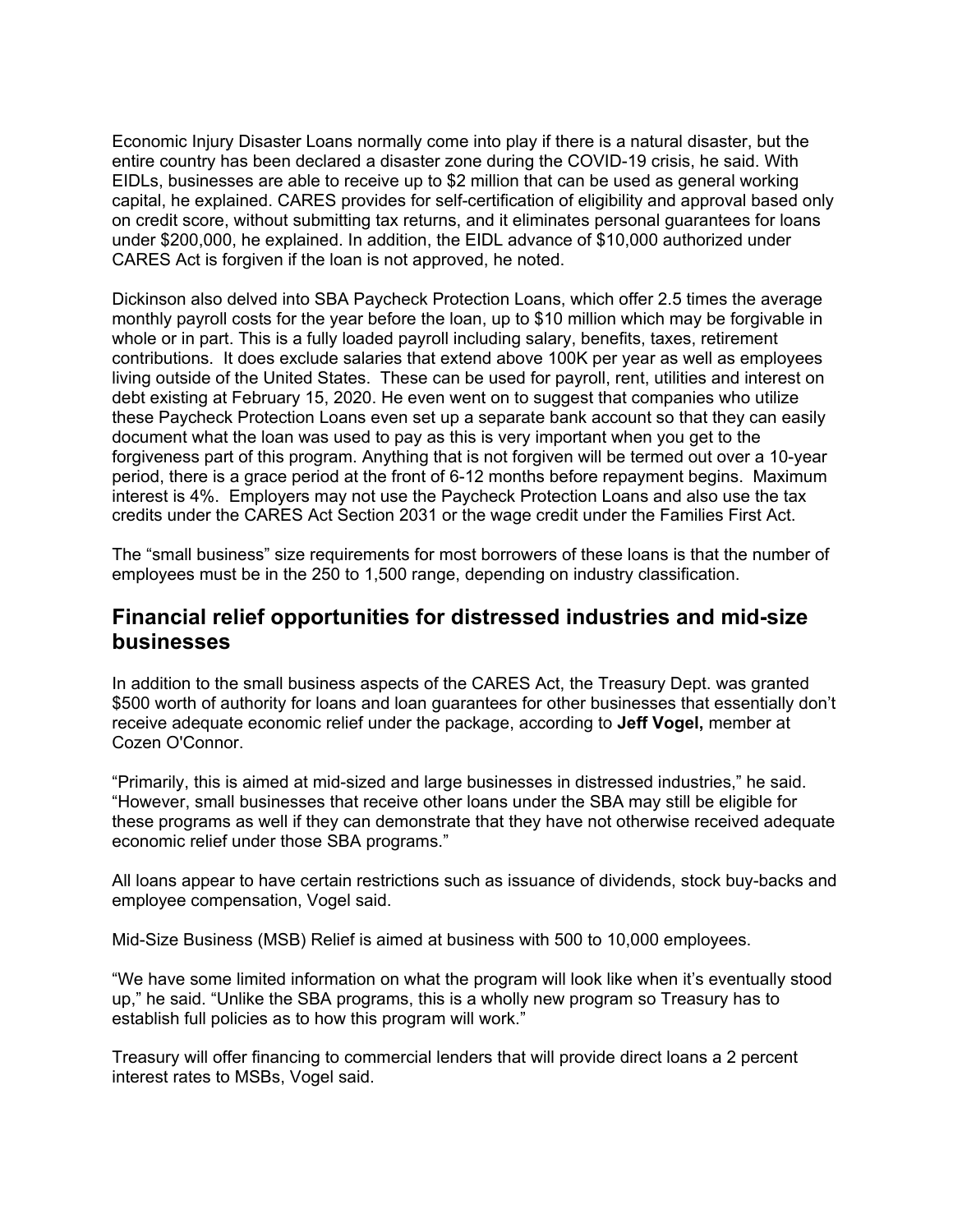"Assuming you fall into that mid-size business, it really is an attractive option," he noted.

These loans have several restrictions, he pointed out, including: funds must be used to retain at least 90 percent of the workforce at full compensation benefits until Sept. 30, 2020; businesses must intend to restore 90 percent of the workforce that existed on February 1, 2020, and restore all compensation and benefits to workers no later than four months after termination of the COVID-19 public health emergency; business must refrain from outsourcing or offshoring jobs for two years after term of the loan as well as refrain from abrogating existing collective bargaining agreements (CBAs) for two years after term of the loan; and businesses must remain "neutral" in any effort related to union organization for the term of the loan.

# **Tax-related provisions**

**Joshua Weinberger**, member at the law firm, closed out the webinar with a deep dive into taxrelated provisions to COVID stimulus legislation.

For business taxes, a number of provisions were included in CARES, including:

- **1)** An employee retention tax credit for employers subject to closer and/or reduced sales due to COVID-19;
- **2)** Free delay in the required deposit of employer Social Security taxes and selfemployment taxes of individuals;
- **3)** Modification of the treatment of net operating losses;
- **4)** Retroactive suspension of the limitation on the excess business losses of noncorporate taxpayers;
- **5)** Modifications to the limitation on business interest deductions;
- **6)** A correction to the TCJA rules for bonus depreciation for qualified improvement; and
- **7)** Modification of the credit for prior years' minimum tax liability of corporations.

On the first provision, employee retention tax credit for employers, Weinberger pointed out that for eligible employers having more than 100 full-time employees, qualified wages are wages paid to employees when they are not providing services during a COVID-19 related shutdown order or during the quarter in which the employer experienced a decline in gross receipts. Therefore, wages paid to employees "working from home" would not be qualified wages, he noted.

He added that for eligible employers with 100 or fewer full-time employees, all employee wages paid qualify for the credit, whether the employer is open for business, the employees are working from home or the business is subject to a shutdown order.

Qualified wages to be taken into account may not exceed \$10,000 of compensation, including health benefits paid to an eligible employee in a calendar quarter, Weinberger added.

On the matter of Social Security taxes, he reminded viewers that employers generally are responsible for paying a 6.2% Social Security tax on employee wages, but the new law allows the deferral to extend for two years, requiring that the deferred tax be paid half by December 31, 2021 and the other half by December 31, 2022.

Related to net operating losses (NOL), Weinberger said the new legislation amends the Code so that an NOL arising in a tax year beginning in 2018, 2019 or 2020 can be carried back five years and used to offset taxable income during that five-year period, producing a refund that